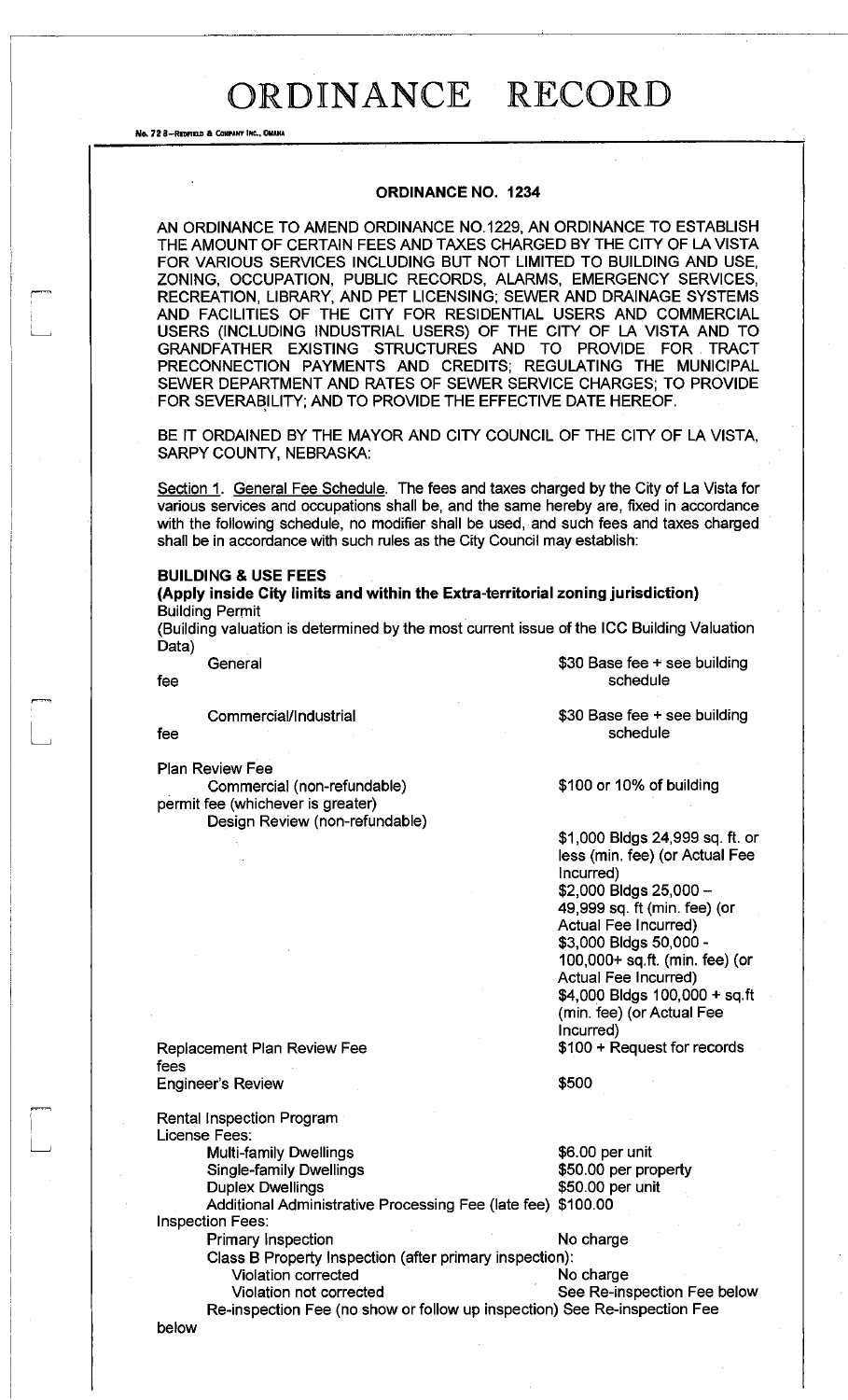DRDINANCE R Amended Master Fee Schedule 14/15 Fiscal Year

No. 72 8-REDFIELD & COMPANY INC., OMAH

Re-inspection Fee Penalty Fee

#### Refund Policy

Certificate of Occupancy Temporary Certificate of Occupancy Pre-occupancy fee (Occupancy without C.O.) Temporary Use Permit (includes tents, greenhouses, event structures) Sign Permit Identification Sign, Incidental Sign Master Sign Plan (more than 1 sign) Common Sign Plan Temporary Sign Permit: Non-profit or tax exempt organization All other temporary signs

Tower Development Permit

Co-locates - Towers

Tarp Permit(valid for 6 months) Solar Panel Permit Satellite Dish Permit Wading/Swimming Pools at residence Dedicated Electrical circuit for pumps Mechanical Permits mechanical fee Plumbing Permits mechanical fee Sewer Repair Permit Backflow protector permit backflow) Underground Sprinklers fixture) Electrical Permits electrical fee

\$50 3x Regular permit fee

75% will be refunded when the project is cancelled or not complete within one year. No refund will be given after one year. (Sewer Hook-up Fee is100% refunded) \$50 \$750 \$750 \$ 50 plus \$10/day

\$150/sign \$75/sign \$250 \$250

\$0 \$ 30/year \$8,500(min fee) (or actual fee incurred) \$5,000(min fee) (or actual fee incurred) \$30 \$30 \$30 \$30 \$30 \$30 Base fee + See

\$30 Base fee + See

\$30 \$ 30 (\$22 permit & \$8

\$ 30 (\$22 issue fee & \$8

\$30 Base Fee + See

City Professional License (Plumbers; Mech. Contractors) \$ 15 and a \$1,000,000 Liability, and a \$500,000 bodily injury insurance Certificate per each occurrence Also a \$5,000 Bond is required, naming the City as the recipient.

| Demolition of building                                       | \$250 plus Insurance            |
|--------------------------------------------------------------|---------------------------------|
| Certificate                                                  |                                 |
| Moving Permit (buildings 120 square feet or greater)         | \$250 plus Insurance            |
| Certificate                                                  |                                 |
| <b>Sheds and Fences</b>                                      | \$30.00                         |
| <b>Sidewalks</b>                                             | \$30.00                         |
|                                                              |                                 |
| <b>Driveway Replacement</b>                                  | \$30.00                         |
| Driveway Approach w/o curb cut or grinding                   | \$30.00                         |
| With curb requiring cut plus the 4' apron on each side)      |                                 |
| Contractor (Contractor performs curb cut or grind)           | \$30.00 plus \$1.00/ft.         |
| City Charge (if City performs curb cuts)                     | $$50 + $5/ft$ (\$40 set up fee; |
| \$10 permit fee)                                             |                                 |
| City charge (if City performs curb grinds)                   | $$50 + $6/ft$ (\$40 set up fee; |
| \$10 permit fee)                                             |                                 |
| <b>Utility Cut Permit</b>                                    | \$30.00                         |
| Appeal Fee Regarding Issuance or Denial of Curb Cut/Driveway |                                 |
| <b>Approach Construction Permit</b>                          | \$250                           |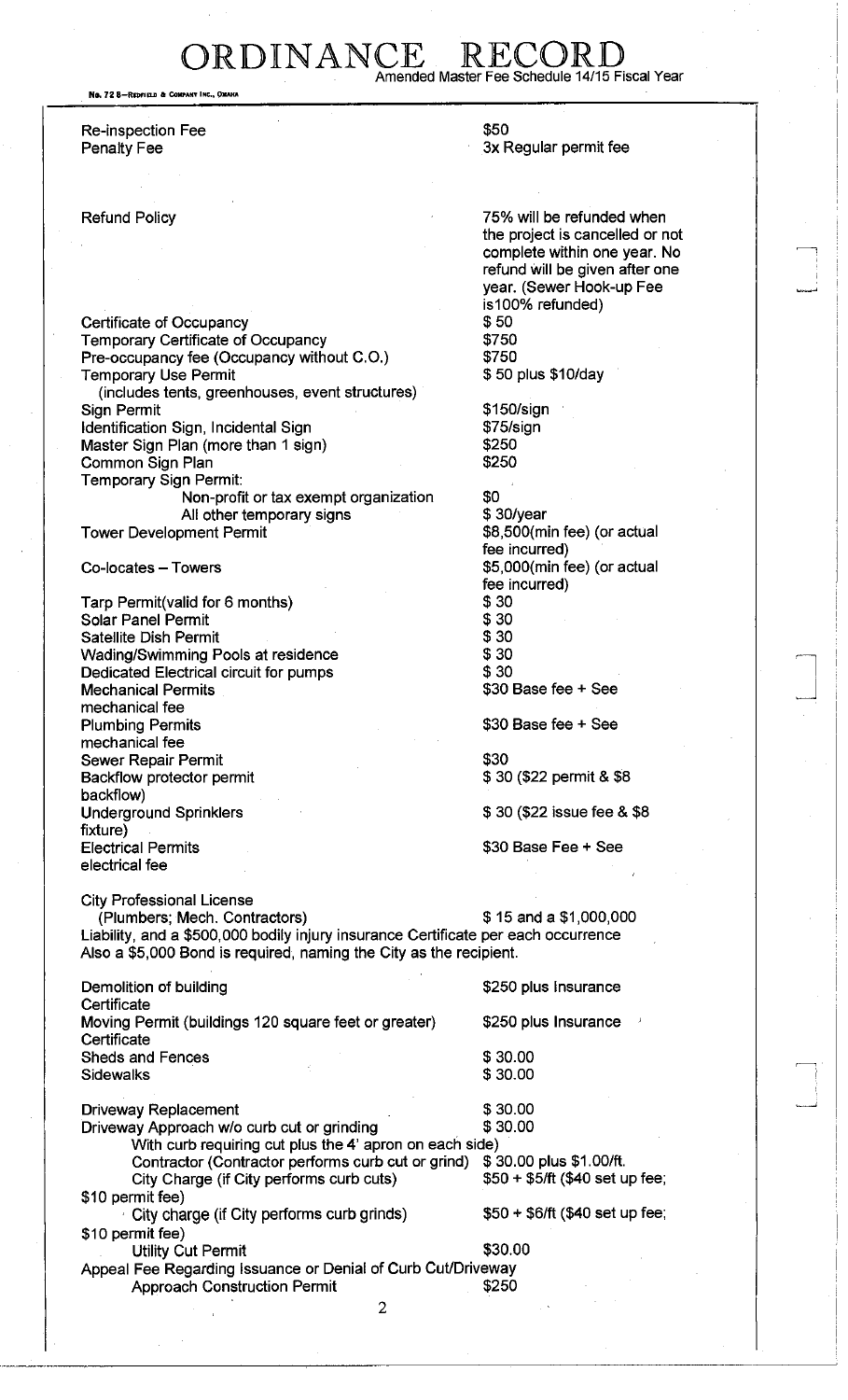Amended Master Fee Schedule 14/15 Fiscal Year

Street Paving, Surfacing, Resurfacing, Repairing, Sealing or Resealing Permit **All and Struck and Struck and Struck** \$ 30.00/Yearly

Appeal Fee Regarding Issuance or Denial of Street Paving, Resurfacing, etc. Permit **Example 3250** 

### **FIRE INSPECTION FEES**

**Plan Review Fees** 

More than 5 acres

No. 72 8-REDFIELD & COMPANY INC., OMAHA

|                               | <b>Commercial Building</b>                                   |          | 5% of building permit fee with a     |
|-------------------------------|--------------------------------------------------------------|----------|--------------------------------------|
|                               |                                                              |          | maximum of \$1,000                   |
|                               | <b>Fire Sprinkler Plan Review</b>                            |          | \$50.00                              |
|                               | Fire Alarm Plan Review                                       |          | \$50.00                              |
|                               |                                                              |          |                                      |
| <b>Child Care Facilities:</b> |                                                              |          |                                      |
|                               | $0 - 8$ Children                                             | \$50.00  |                                      |
|                               | $9 - 12$ Children                                            |          | \$55.00                              |
|                               | 13 or more children                                          |          | \$60.00                              |
|                               |                                                              |          |                                      |
| Foster Care Homes:            |                                                              |          |                                      |
|                               | Inspection                                                   |          | \$25.00                              |
|                               |                                                              |          |                                      |
|                               |                                                              |          |                                      |
| Liquor Establishments:        |                                                              |          | \$60.00                              |
|                               | Non-consumption establishments                               |          |                                      |
|                               | Consumption establishments \$85.00                           |          |                                      |
|                               |                                                              |          |                                      |
| <b>Nursing Homes:</b>         |                                                              |          |                                      |
|                               | 50 beds or less                                              |          | \$55.00                              |
|                               | 51to 100 beds                                                |          | \$110.00                             |
|                               | 101 or more beds                                             |          | \$160.00                             |
|                               |                                                              |          |                                      |
| Fire Alarm Inspection:        |                                                              |          |                                      |
|                               | Four year license (Test)                                     |          | \$100.00                             |
|                               | <b>NICET</b>                                                 |          | \$25.00 per year NICET certification |
|                               |                                                              |          | last                                 |
|                               | Annual test (witnessed)                                      |          | \$30.00                              |
|                               |                                                              |          |                                      |
|                               | <b>Sprinkler Contractor Certificate:</b>                     |          |                                      |
|                               | Annual                                                       | \$100.00 |                                      |
|                               |                                                              |          |                                      |
| <b>Fuels Division:</b>        |                                                              |          |                                      |
|                               | Above ground Hazardous Substance Storage Tanks (Title 158)   |          |                                      |
|                               | Registration                                                 |          | \$25.00 per tank                     |
|                               | Re-registration                                              |          | \$25.00 per tank (Required whenever  |
|                               |                                                              |          | change is made to tank or contents)  |
|                               | Above ground Petroleum Storage Tanks (Title 153, Chapter 17) |          |                                      |
|                               | <b>Inspection Fee</b>                                        |          | \$50.00 (Per installation regardless |
|                               |                                                              |          | of the number of tanks)              |
|                               |                                                              |          |                                      |
|                               | Under ground Storage Tanks (Title 159, Chapter 2)            |          |                                      |
|                               | Farm, residential and heating oil tanks                      |          |                                      |
|                               | (tanks with a capacity of 1100gallons or less)               |          | \$10.00 one-time registration fee    |
| All other tanks               |                                                              |          | \$30.00 per tank, annually           |
|                               | Petroleum Release Remedial Action Fund                       |          | \$90.00 per tank, annually           |
| Tank installation             |                                                              |          | \$60.00 per tank                     |
| Piping only installation      |                                                              |          | \$60.00                              |
|                               |                                                              |          |                                      |
|                               |                                                              |          |                                      |
| <b>GRADING PERMIT FEES</b>    |                                                              |          |                                      |
| 5 acres or less               |                                                              |          | - 500<br>æ.                          |
| More than 5 acres             |                                                              |          | \$1,000                              |
|                               |                                                              |          |                                      |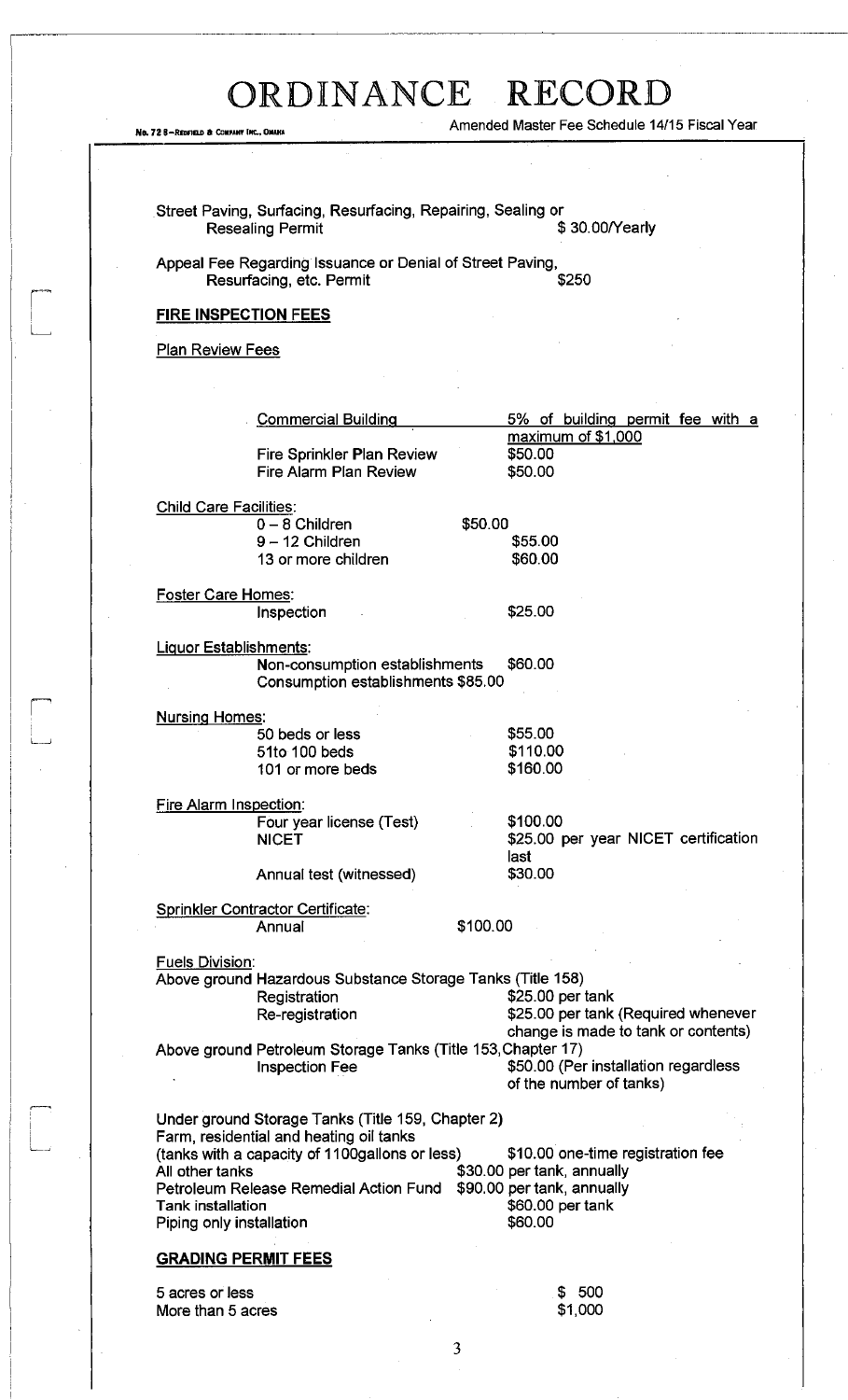DRDINANCE RECO Amended Master Fee Schedule 14/15 Fiscal Year

No. 72 B-REDFIELD & COMPANY INC., OMAHA

### **ZONING FEES**

| Comprehensive Plan Amendment                                                                                                                                                                           | \$500                                     |
|--------------------------------------------------------------------------------------------------------------------------------------------------------------------------------------------------------|-------------------------------------------|
| Zoning Map Amendment (rezoning)                                                                                                                                                                        | \$500                                     |
| <b>Zoning Text Amendment</b>                                                                                                                                                                           | \$500                                     |
| Zoning Verification Letter                                                                                                                                                                             | \$50                                      |
| <b>Subdivision Text Amendment</b><br>Conditional Use Permit (1 acre or less)<br>Conditional Use Permit (more than 1 acre)<br><b>Conditional Use Permit Amendment</b><br>Flood Plain Development Permit | \$500<br>\$300<br>\$500<br>\$200<br>\$500 |

Administrative Plat - Lot Split, Lot Consolidation or Boundary Adjustment

Preliminary Platting

Final Platting

Revised Preliminary Plat

Replat

Preliminary P.U.D. (includes rezoning fee)

Final P.U.D.

Vacation of Plat and Right of Way Vacation

for review of revised drawings \$1,000 +additional fee of \$250 for review of revised drawings \$1000+additional fee of \$250 for review of revised drawings \$500+additionai fee of \$250 for review of revised drawings \$1500 +additional fee of \$250 for review of revised drawings

 $\Box$ 

\$750+ additional fee of \$250

\$1000 +additional fee of \$250 for review of revised drawings

\$500+additional fee of \$250 for review of revised drawings \$150

Variance, Appeals, Map Interpretation (B.O.A.) \$250 Watershed Fees - the following fees apply to only new developments or significant redevelopments as specified in a subdivision agreement: (fees are remitted to Papillion Creek Watershed Partnership)

Single Family Residential Development (up to 4-plex) High-Density Multi-Family Residential Development Commercial/Industrial Development \*Computed to the nearest .01 acre.

## OCCUPATION TAXES

Publication fees Class A Liquor License Holder Class B Liquor License Holder Class C Liquor License Holder Class D Liquor License Holder Class I Liquor License Holder Class L Liquor License Holder Class W Wholesale Beer License Holder Class X Wholesale Liquor License Holder Class Y Farm Winery License Holder Class Z Liquor License Holder Class AB Liquor License Holder

\$823 per dwelling unit \$3,619 per gross acre' \$4,387 per gross acre\*

\$10 \$200 \$200 \$600 \$400 \$500 \$500 \$1000 \$1500 \$500 \$500 \$400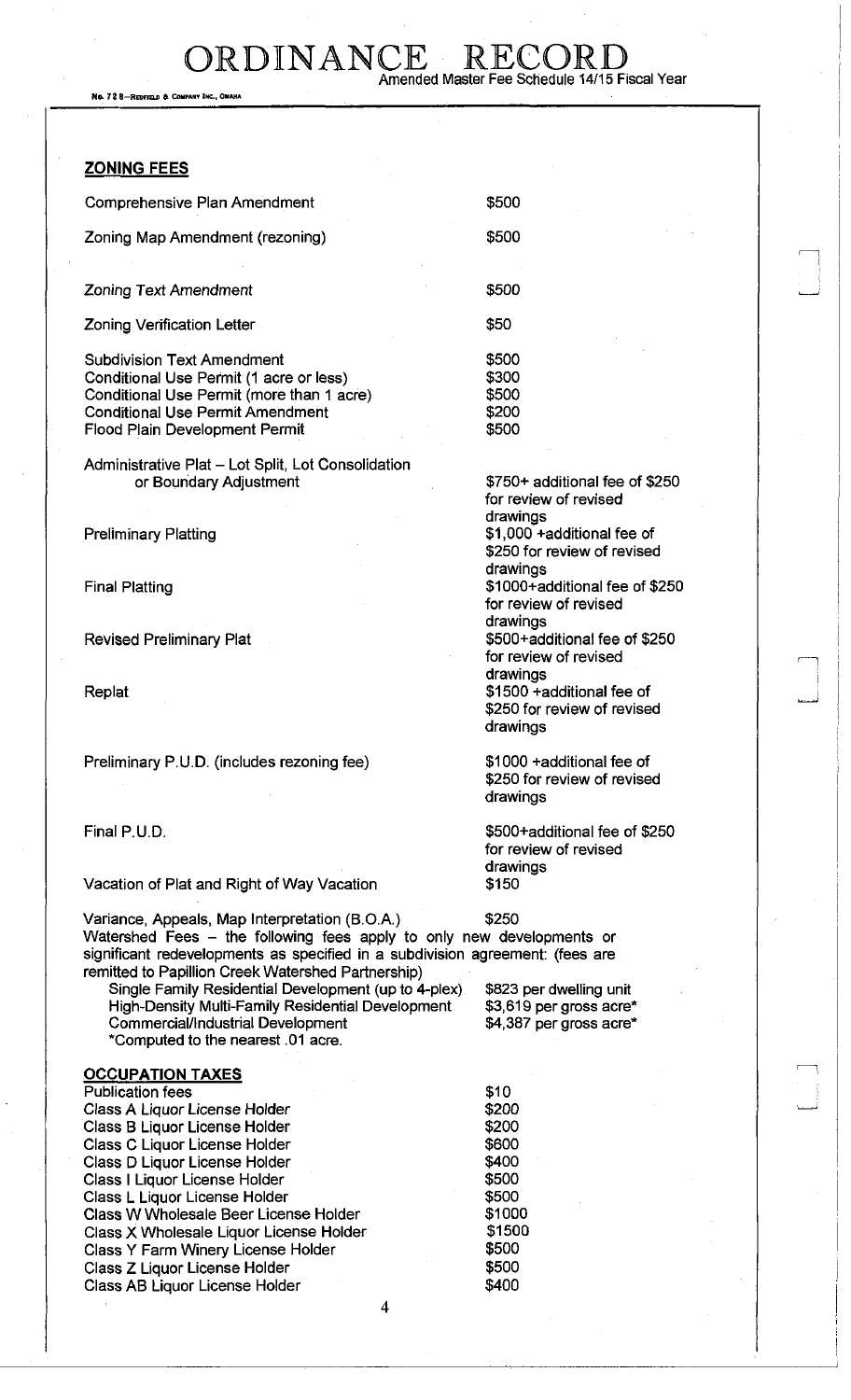No. 72 8-REDFIELD & COMPANY INC.

Amended Master Fee Schedule 14/15 Fiscal Year

| Class AD Liquor License Holder                                                                                                                                                                                                                                                                                                                                                                                                      | \$600                                  |
|-------------------------------------------------------------------------------------------------------------------------------------------------------------------------------------------------------------------------------------------------------------------------------------------------------------------------------------------------------------------------------------------------------------------------------------|----------------------------------------|
| Class ADK Liquor License Holder                                                                                                                                                                                                                                                                                                                                                                                                     | \$800                                  |
| Class AK Liquor License Holder                                                                                                                                                                                                                                                                                                                                                                                                      | \$400                                  |
|                                                                                                                                                                                                                                                                                                                                                                                                                                     | \$600                                  |
| <b>Class ABK Liquor License Holder</b>                                                                                                                                                                                                                                                                                                                                                                                              |                                        |
| Class BK Liquor License Holder                                                                                                                                                                                                                                                                                                                                                                                                      | \$400                                  |
| Class CK Liquor License Holder                                                                                                                                                                                                                                                                                                                                                                                                      | \$800                                  |
| Class DK Liquor License Holder                                                                                                                                                                                                                                                                                                                                                                                                      | \$600                                  |
| Class IB Liquor License Holder                                                                                                                                                                                                                                                                                                                                                                                                      | \$700                                  |
|                                                                                                                                                                                                                                                                                                                                                                                                                                     | \$900                                  |
| Class IBK Liquor License Holder                                                                                                                                                                                                                                                                                                                                                                                                     |                                        |
| Class ID Liquor License Holder                                                                                                                                                                                                                                                                                                                                                                                                      | \$900                                  |
| Class IDK Liquor License Holder                                                                                                                                                                                                                                                                                                                                                                                                     | \$1100                                 |
| Class IK Liquor License Holder                                                                                                                                                                                                                                                                                                                                                                                                      | \$700                                  |
| Special Designated Permit - Liquor Control                                                                                                                                                                                                                                                                                                                                                                                          | \$50/day except non-profits            |
|                                                                                                                                                                                                                                                                                                                                                                                                                                     |                                        |
| Transfer of Liquor License from One Location to Another<br>(These fees are in addition to the State Fee Requirement)                                                                                                                                                                                                                                                                                                                | \$25                                   |
| Amusement Concessions (i.e. Carnivals)                                                                                                                                                                                                                                                                                                                                                                                              | \$10/concession/day                    |
| (This would include any vendors set up for special functions at the La Vista Sports                                                                                                                                                                                                                                                                                                                                                 |                                        |
| Complex)                                                                                                                                                                                                                                                                                                                                                                                                                            |                                        |
| Auto dealers - new and used - \$250 plus \$.01 per sq. ft. of inside area, and \$.005 per sq.                                                                                                                                                                                                                                                                                                                                       |                                        |
| ft. of outside area used for display, sales or storage.                                                                                                                                                                                                                                                                                                                                                                             |                                        |
| Auto repair                                                                                                                                                                                                                                                                                                                                                                                                                         | \$100                                  |
| Banks, small loan and finance companies                                                                                                                                                                                                                                                                                                                                                                                             | \$250 plus \$75/each                   |
| detached facility.                                                                                                                                                                                                                                                                                                                                                                                                                  |                                        |
| Barber shops, beauty salons, tanning & nail salons \$75 plus \$10 per operator over                                                                                                                                                                                                                                                                                                                                                 |                                        |
| one.<br><b>Bowling Alleys or Billiard/Pool Halls</b>                                                                                                                                                                                                                                                                                                                                                                                | \$50/year + \$10/table or alley        |
| (Additional fee for Restaurant or Bar if applicable)                                                                                                                                                                                                                                                                                                                                                                                |                                        |
| Car washes                                                                                                                                                                                                                                                                                                                                                                                                                          | \$100 (includes all vacuum & supply    |
|                                                                                                                                                                                                                                                                                                                                                                                                                                     |                                        |
| vending machines)                                                                                                                                                                                                                                                                                                                                                                                                                   |                                        |
| Circus, Menagerie or Stage Show                                                                                                                                                                                                                                                                                                                                                                                                     | \$50/day                               |
| Collecting agents, detective agents or agencies                                                                                                                                                                                                                                                                                                                                                                                     |                                        |
| and bail bondsmen                                                                                                                                                                                                                                                                                                                                                                                                                   | \$75                                   |
| Construction/Tradesmen                                                                                                                                                                                                                                                                                                                                                                                                              | \$75 and a \$1,000,000 Liability,      |
|                                                                                                                                                                                                                                                                                                                                                                                                                                     |                                        |
|                                                                                                                                                                                                                                                                                                                                                                                                                                     |                                        |
|                                                                                                                                                                                                                                                                                                                                                                                                                                     | \$75                                   |
|                                                                                                                                                                                                                                                                                                                                                                                                                                     | \$120 (Includes all vacuum & supply    |
|                                                                                                                                                                                                                                                                                                                                                                                                                                     |                                        |
|                                                                                                                                                                                                                                                                                                                                                                                                                                     | \$50                                   |
|                                                                                                                                                                                                                                                                                                                                                                                                                                     | \$150                                  |
|                                                                                                                                                                                                                                                                                                                                                                                                                                     |                                        |
|                                                                                                                                                                                                                                                                                                                                                                                                                                     | 5% of gross receipts (non-profits      |
|                                                                                                                                                                                                                                                                                                                                                                                                                                     |                                        |
|                                                                                                                                                                                                                                                                                                                                                                                                                                     | 5% of gross receipts (non-profits      |
|                                                                                                                                                                                                                                                                                                                                                                                                                                     |                                        |
|                                                                                                                                                                                                                                                                                                                                                                                                                                     | \$50/1st location - \$10/ea additional |
|                                                                                                                                                                                                                                                                                                                                                                                                                                     | 5% of gross receipts                   |
|                                                                                                                                                                                                                                                                                                                                                                                                                                     | \$75/day or \$500/year                 |
| \$500,000 bodily injury insurance certificate<br>Convenience stores<br>Convenience store with car wash<br>vending machines)<br>Dry cleaning or laundry and tailoring<br><b>Funeral homes</b><br><b>Gaming Device Distributors</b><br>exempt)<br><b>Games of Chance/Lotteries</b><br>exempt)<br>Games of Chance/Lottery License Fee<br><b>Gas Companies</b><br><b>Hawkers/Peddlers</b><br>Home Occupations (not specified elsewhere) |                                        |
| Home Occupation Permit Application Fee                                                                                                                                                                                                                                                                                                                                                                                              | \$30                                   |
| Home Occupation 1 and Child Care Home<br>Home Occupation Conditional Use Permit - see Zoning Fees                                                                                                                                                                                                                                                                                                                                   | \$50                                   |

Hotels/motels - Any hotel or motel in the City shall pay to the City monthly an Occupation Tax equal to 5% of gross receipts from room rentals. Any shops and/or restaurants, which are part of, associated with, or located in or with a hotel or motel facility will be considered a separate business and taxed in accordance with the provisions of this Ordinance and the applicable classifications(s) of the shop and/or restaurant hereunder. The Occupation Taxes with Respect to any banquet and/or ballroom facilities of, or associated with, or located in or with, any such hotel or motel shall be determined in accordance with the square footage schedule above, based on the actual square footage of said facilities.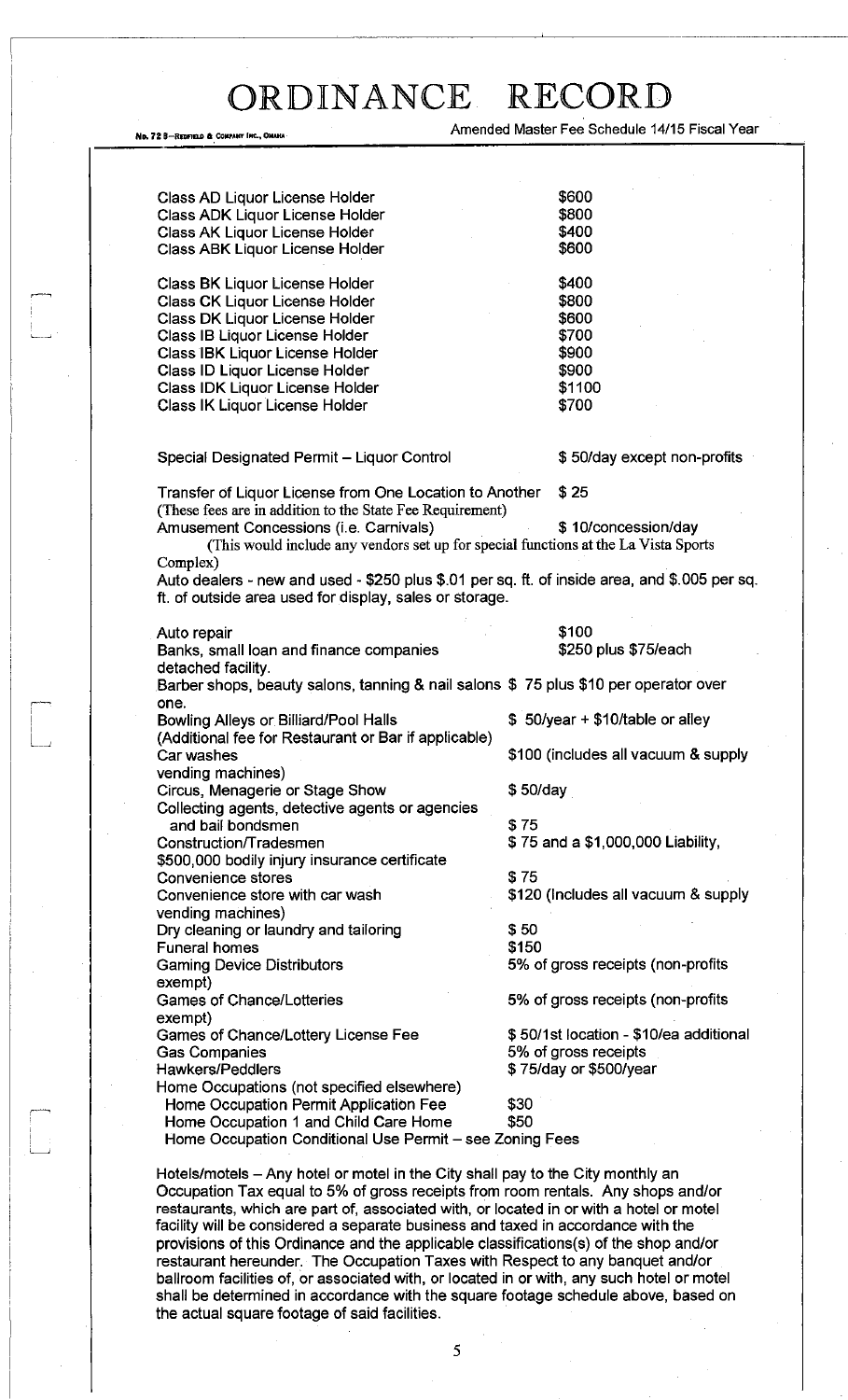RDINANCE Amended Master Fee Schedule 14/15 Fiscal Year

No. 72 8-REDFIELD & COMPANY INC., OMAHA

Movie theatres **\$150/complex and \$75/viewing room** Music, Vending, & Pinball Machines  $\qquad$  \$ 20/year/machine +Service Provider Fee of &75.00 for business outside the City that provides machines for local businesses Nurseries, greenhouses, landscaping businesses, and tree trimmers \$ 75 Nursing homes, assisted living, hospitals and retirement homes  $\sim$  5 per bed

Pawnbrokers **Baunding Contracts 3 1.00/pawnbroker transaction** evidenced by a pawnbroker card or ledger entry per Neb. Rev. Stat. Section 69-204. Minimum of \$30/year

Professional services - engineers, architects, physicians, dentists, chiropractors, osteopaths, accountants, photographers, auctioneers, veterinarians, attorneys, real estate offices and insurance agents or brokers - \$75 plus \$10 per agent or professional over one (1)

Recreation businesses - indoor and outdoor \$100

Restaurants, Bars, and drive-in eating establishments\$ 50 (5 employees or less) \$100 (more than 5 employees)

Retail, Manufacturing, Wholesale, Warehousing and Other - Any person or entity engaged primarily in a manufacturing, wholesale, and/or warehousing business shall pay an Occupation Tax based on the schedule below and the actual interior or enclosed square footage of facilities in the City used by said person or entity in the conduct of such business; and any person or entity engaged in a business of making retail sales of groceries, clothing, hardware, notions, furniture, home furnishings, services, paint, drugs, or recreational equipment, and any other person or entity engaged in a business for which an Occupation Tax is not specifically provided elsewhere in this Ordinance, shall pay an Occupation Tax based on the schedule below and actual interior or enclosed square footage of facilities in the City used by said person or entity in the conduct of such business; provided, however, that persons or entities that use a basement or one or more additional floors in addition to the main floor (the main floor being the floor with the greatest total square footage) in the conduct of one or more specified businesses of sales at retail shall determine square footage for purposes of the Occupation Tax imposed hereunder based on the square footage of the entire main floor plus one-half (1/2) of the square footage of all such basement and additional floors.

| 0       | 999 sq. ft.    | 50<br>S  |
|---------|----------------|----------|
| 1,000   | 2,999 sq. ft.  | 65<br>S. |
| 3,000   | 4,999 sq. ft.  | 80<br>S  |
| 5,000   | 7,999 sq. ft.  | \$120    |
| 8,000   | 9,999 sq. ft.  | \$150    |
| 10,000  | 14,999 sq. ft. | \$200    |
| 15,000  | 24,999 sq. ft. | \$225    |
| 25,000  | 39,999 sq. ft  | \$300    |
| 40,000  | 59,999 sq. ft. | \$400    |
| 60,000  | 99,999 sq. ft. | \$500    |
| 100,000 | and greater    | \$750    |
|         |                |          |

Schools - trade schools, dance schools, music schools, nursery school or any type of school operated for profit \$ 50

Service providers, such as persons, firms partnerships or corporations delivering any product, good or service whatsoever in nature within the City **\$75** 

Service stations selling oils, supplies, accessories

6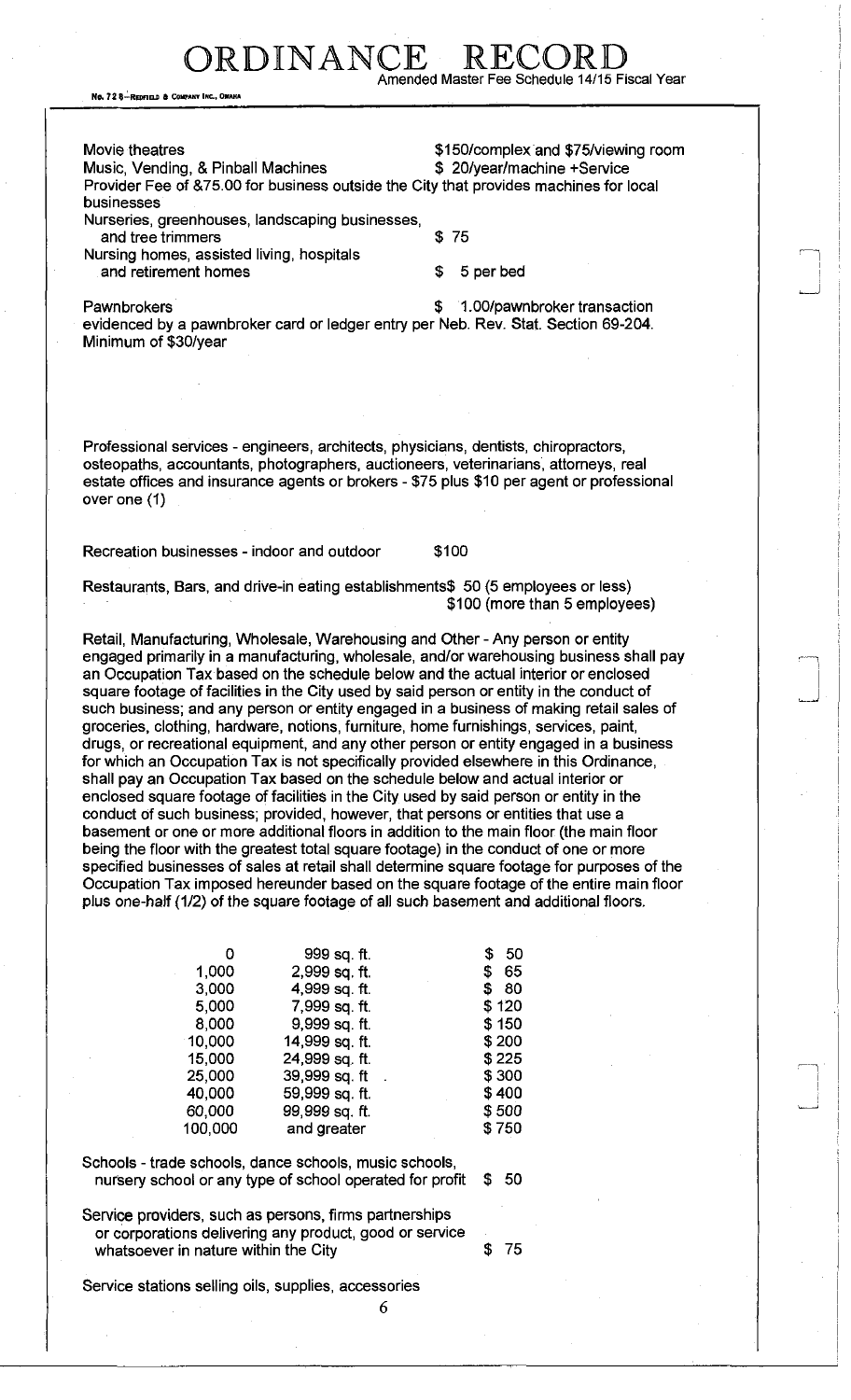No. 72 8-REDRELA & COMPANY INC., OMAHA Amended Master Fee Schedule 14/15 Fiscal Year

for service at retail car wash

Telephone Companies (includes land lines, wireless, cellular, and mobile)

Telephone Surcharge - 911

Tobacco License Statute) Tow Truck Companies Late Fee (Up to 60 days) Late Fee (60-90 days) Late Fee (over 90 days)

**OTHER FEES Barricades** Deposit Fee(returnable) Block Parties/Special Event Construction Use

Blasting Permit

Bucket Truck Rental w/operator

Community Garden Plot Rental

Conflict Monitor Testing

Cat License Fee (per cat - limit 3)

Senior Citizen Discount (Age 65+)

Dog License Fee (per dog - limit 3)

 $$75 + $25.00$  for attached

5% of gross receipts

\$1.00 per line per month

\$ 15 (based on State

- \$ 75
- \$ 35

\$ 75 Double Occupation tax or \$100, whichever is greater

\$ 60/barricade \$ 5/barricade per day \$30 ea. (7 days maximum)

\$1,000

\$150 per hour

\$20 annually

\$200

\$ 5 each if spayed/neutered \$ 15 each if not spayed/neutered

\$ 10 each (delinquent) if

spayed/neutered

\$ 30 each (delinquent) if not spayed/neutered

Free if spayed/neutered

\$ 5 each if spayed/neutered \$ 15 each if not spayed/neutered

\$ 10 each (delinquent) if spayed/neutered \$ 30 each (delinquent) if not

| spayed/neutered                                                               |                              |
|-------------------------------------------------------------------------------|------------------------------|
| Senior Citizen Discount (Age 65+)                                             | Free if spayed/neutered      |
| Dog/Cat License Handling Fee (in addition to above fees)                      | \$5                          |
| Dog or Cat License Replacement if Lost                                        | \$1                          |
| Dog or Cat Capture and Confinement Fee                                        | \$10 + Boarding Costs        |
| MAXIMUM OF 4 DOGS AND/OR CATS WITH NO MORE THAN 3 OF EITHER<br><b>SPECIES</b> |                              |
| <b>Election Filing Fee</b>                                                    | 1% of Annual Position Salary |
|                                                                               |                              |

Fireworks Sales Permit (Non-Profits)  $$2,500$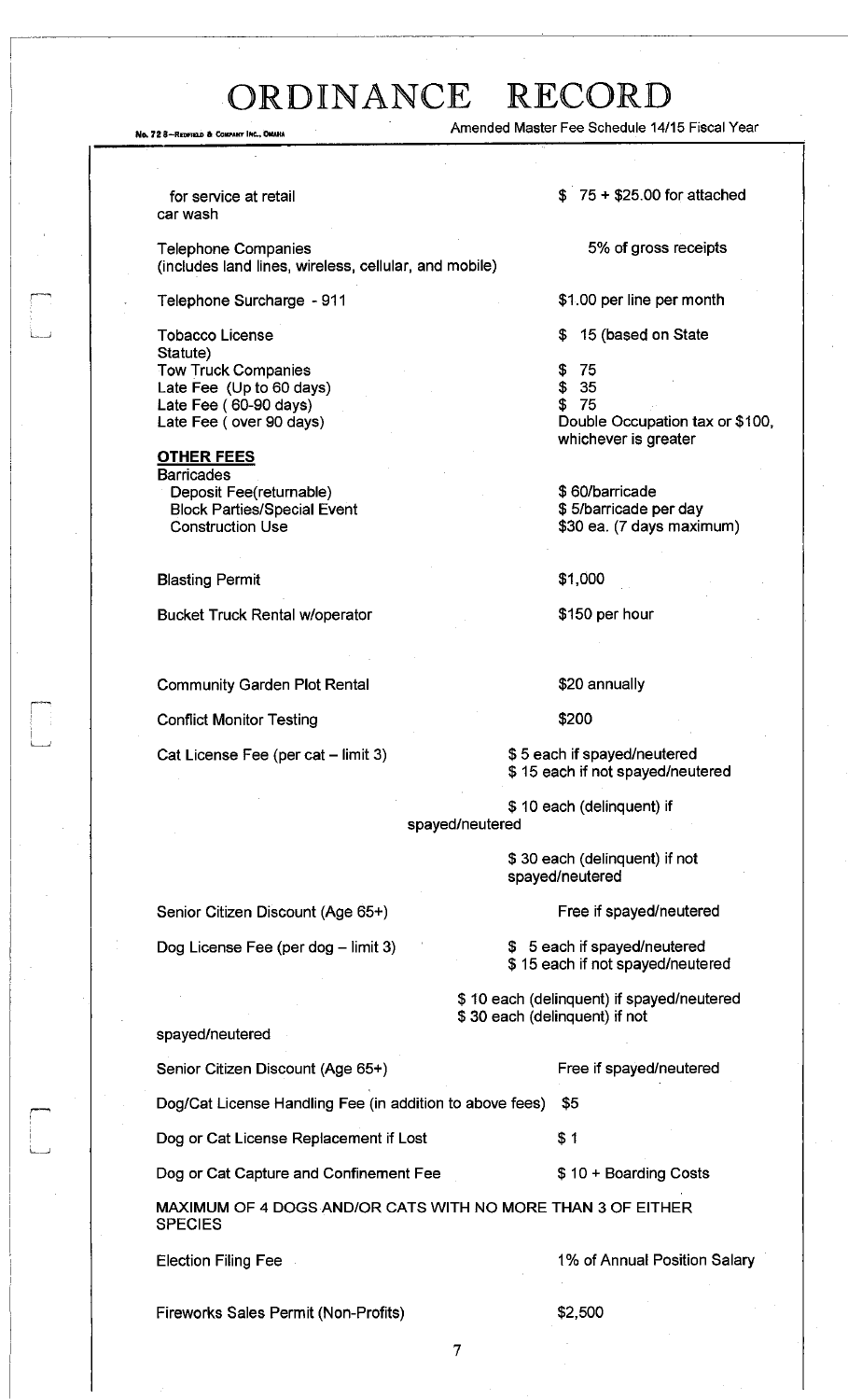### RDINANCE R Amended Master Fee Schedule 14/15 Fiscal Year

No. 72 B-REOFIELD & COMPANY INC., OMAH

Handicap Parking Permit Application Fee **State** \$ Currently Not Charging Per Natural Gas Franchisee Rate Filing Fee Per Agreement (For rate changes not associated w/the cost of purchased gas.) Open Burning Permit \$ 10 Parking Ticket Fees If paid within 7 days of violation date  $$20 ($5 + $15$)$  admin fee)<br>If paid after 7 days of violation date but within 30 days  $$25 ($10 + $15$)$  admin fee) If paid after 7 days of violation date but within 30 days If paid after 30 days of violation date  $$35 ($20 + $15$)$  admin fee) Pawnbroker Permit Fees: Initial Annual Renewal \$ 150 \$ 100 \$ 50 (In addition to Occ. \$ 20 Public Assembly Permit (requires application and approval)\$ 00 Pet Store License License) Police Officer Application Fee Returned Check Fee (NSF) Storage of Explosive Materials Permit Towing/Impound Fee Trash Hauling Permit Performance Bond \$ 35 \$ 100 \$ 30 \$ 25/yr/truck + \$25,000 **PUBLIC RECORDS**  Request for Records **\$15.00/Half Hour + Copy** Costs\* (May be subject to deposit) Audio Tapes **Audio Tapes 35.00 per tape** Video Tapes or CD/DVD **\$10.00 per tape/CD** \*Copy costs shall be established by the Finance Director Unified Development Ordinance **\$100** Comprehensive Plan Zoning Map Zoning Ordinance w/Map Subdivision Regulations Future Land Use Map Ward Map Fire Report Police Report Police Photos (5x7) Police Photos (8x10) Police Photos (Digital) Criminal history \$50 \$10 12"x36" \$30 36"x120" \$30 \$30 \$10 12"x36" \$30 36"x120" \$ 2 \$5 \$5 \$ 5/ea. for 1-15 \$ 3/ea. for additional \$10/ea. for 1-15 \$ 5/ea. for additional \$ 10/ea. CD \$ 10 **FALSE AND NUISANCE ALARMS**  Registration Fee for Alarm System (not to include \$25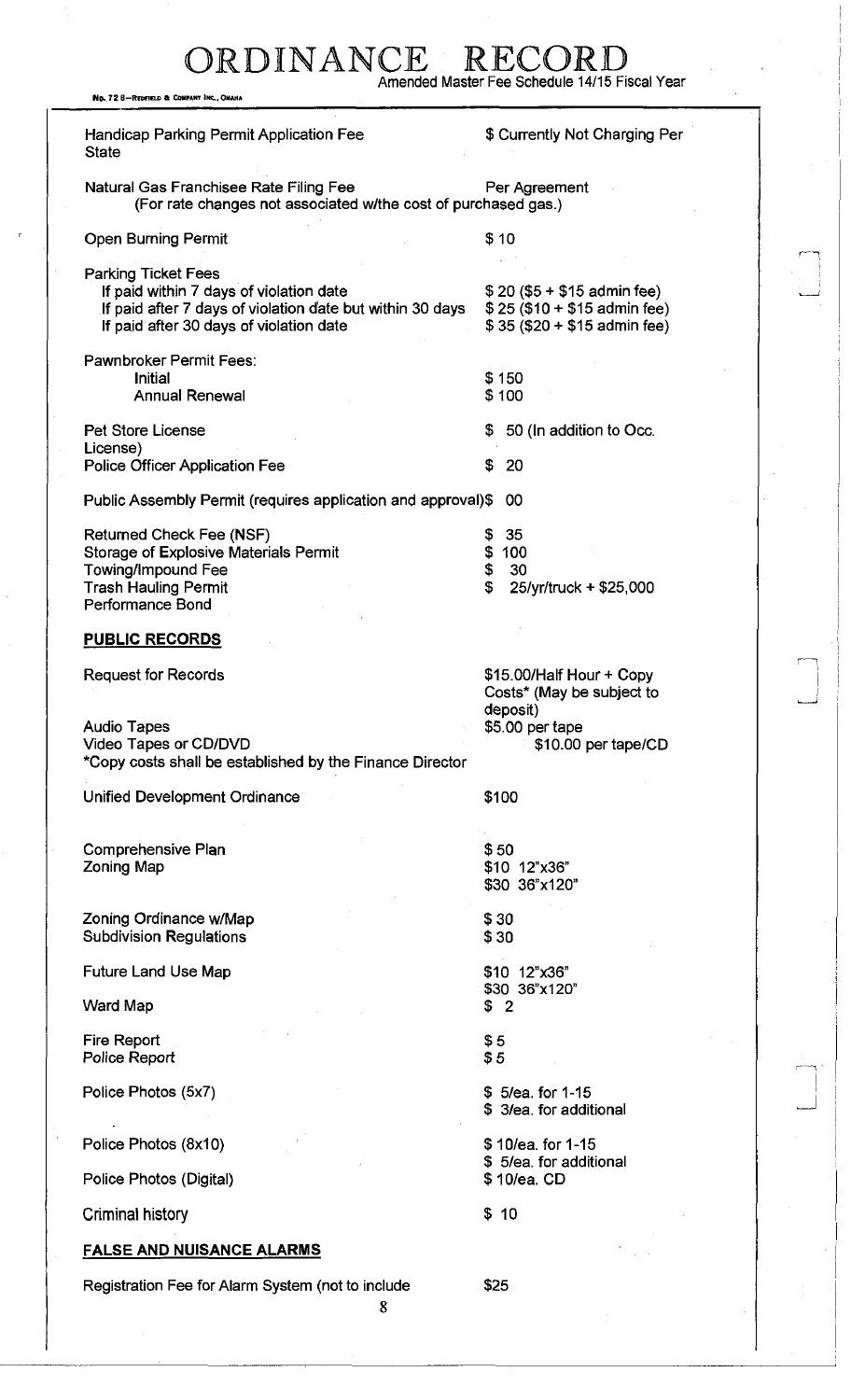No. 72 8-REDFIELD & COMPART INC., OMAHA Amended Master Fee Schedule 14/15 Fiscal Year

single family or duplexes) Renewal Fee for Alarm System (not to include single family or duplexes) Late Registration Charge

\$25 \$35

False Alarm Fee for any false alarm generated by the registrant's alarm system, a fee in accordance with the following schedule (from 1 January through 31 December of each year) shall be charged:

Number of False/Nuisance Alarms False/Nuisance Alarm Charge

| 1         | No Charge |
|-----------|-----------|
| 2         | No Charge |
| 3         | \$100.00  |
| 4 or more | \$250.00  |
|           |           |

False Alarm Fee for Alarm Systems without Registration - \$250 per alarm after 1<sup>st</sup> alarm

(not to include single family or duplexes)

#### **RESPONSE TO LARGE HAZARDOUS MATERIALS INCIDENTS**

A Dispatch and mobilization charge of \$300 + mileage shall be charged for response to any incident where no action is taken. If services are provided, the following rates shall apply:

Response Vehicles: One-hour minimum charge. All charges will be made to the closest % hour. Mileage will be charged at \$8.00 per mile per vehicle.

| Pumper/Tanker Truck<br><b>Weed Truck</b><br><b>Aerial Ladder Truck</b><br><b>Utility Vehicle</b><br><b>Command Vehicle</b>   | \$500/hour<br>\$150/hour<br>\$750/hour<br>\$200<br>\$100 |
|------------------------------------------------------------------------------------------------------------------------------|----------------------------------------------------------|
| Equipment Charges:<br>Jaws of Life<br><b>Power Saw</b><br>Hydraulic jack/chisels<br><b>Cribbing Blocks</b><br><b>Winches</b> | \$250<br>\$75<br>\$75<br>\$10<br>\$10                    |
| Air Bags                                                                                                                     | \$50                                                     |
| <b>High Lift Jack</b>                                                                                                        | \$20                                                     |

Supplies: The actual City cost of the supplies plus 25% shall be charged for all supplies including but not limited to safety flares, Class A foam, Class B foam, absorbent pads, absorbent material, salvage covers, and floor dry.

### **RESCUE SQUAD FEES**

| <b>BLS Emergency Base</b><br>ALS Emergency Level I<br><b>ALS Emergency Level 2</b><br>Mileage Rural |         | \$600<br>\$700<br>\$800<br>\$14 |
|-----------------------------------------------------------------------------------------------------|---------|---------------------------------|
| <b>LIBRARY FEES</b>                                                                                 |         |                                 |
| Membership (Non-Resident Family)                                                                    | 6 month | \$35.00                         |

| าt Family). | 6 month | \$35.00 |
|-------------|---------|---------|
|             | 1 year  | \$60.00 |
|             | 1 month | \$7.00  |

Fax \$2.00 up to 5 pages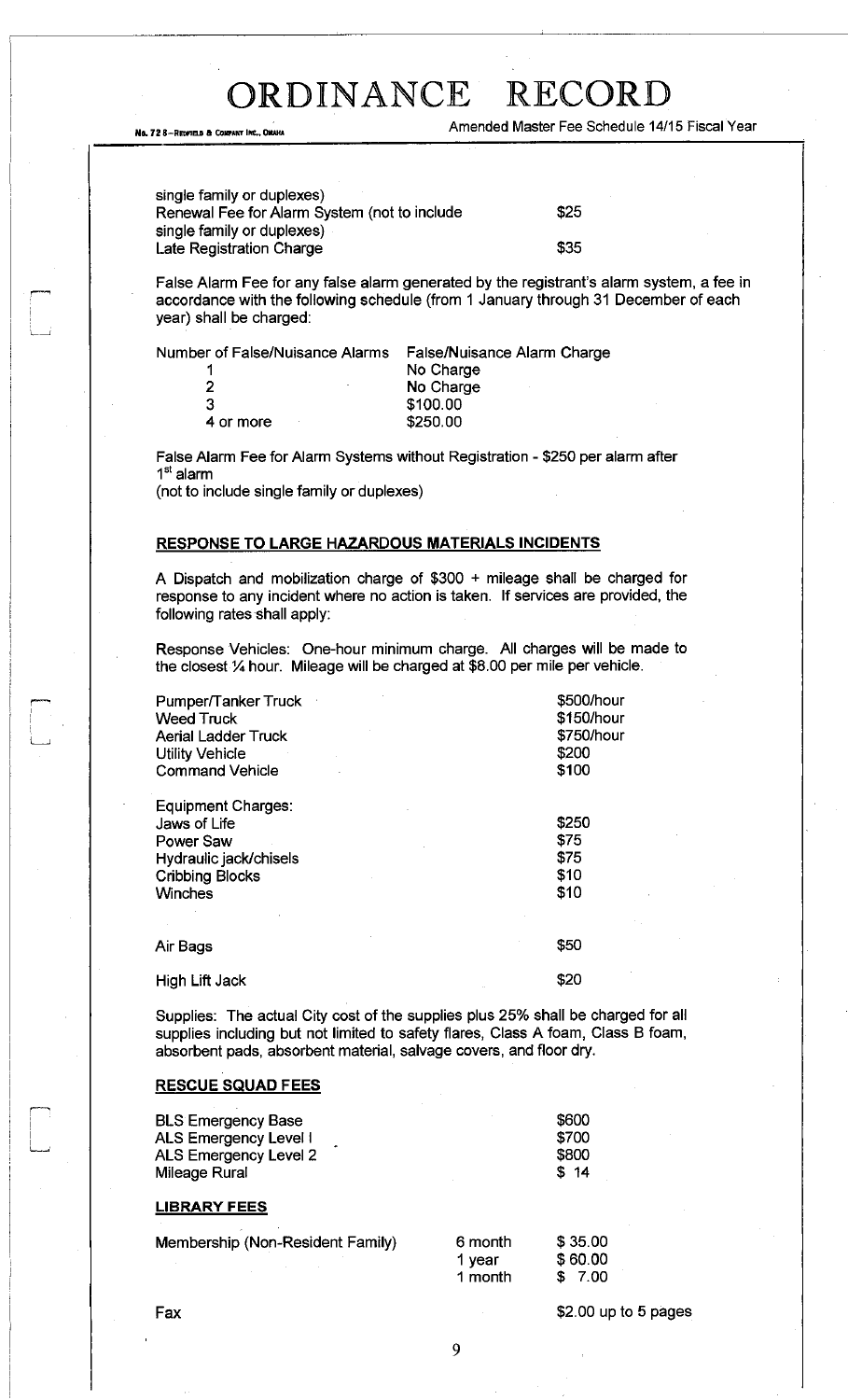### ORDINANCE RECORD Amended Master Fee Schedule 14/15 Fiscal Year

No. 72 B-REDFIELD & COMPANY INC., OMAHA

| <b>Fines</b>                                                                     |                    |                                       |  |
|----------------------------------------------------------------------------------|--------------------|---------------------------------------|--|
| <b>Books</b>                                                                     |                    | \$.05/day                             |  |
| <b>Audio Books</b><br>Videos/DVDs/CDs                                            |                    | \$1.00/day                            |  |
|                                                                                  |                    | \$1.00/day                            |  |
| Damaged & Lost Books<br>cost                                                     |                    | \$5.00 processing fee + actual        |  |
| <b>Videos/DVDs/CDs</b><br>cost                                                   |                    | \$5.00 processing fee + actual        |  |
| <b>Color Copies</b><br>Copies                                                    |                    | \$.50<br>\$.10                        |  |
|                                                                                  |                    |                                       |  |
| Inter-Library Loan<br>Lamination - 18" Machine                                   |                    | \$3.00/transaction<br>\$2.00 per foot |  |
| Lamination - 40" Machine                                                         |                    | \$6.00 per foot                       |  |
| Children's Mini-Camp                                                             |                    | \$10.00 per week                      |  |
| <b>RECREATION FEES</b>                                                           |                    |                                       |  |
| Refund Policy (posted at the Community Center)<br>all approved refunds           |                    | \$10.00 administrative fee on         |  |
| Late Registration Fee<br><b>Community Center</b>                                 |                    | \$10.00                               |  |
|                                                                                  | Resident           | Non-Resident                          |  |
| <b>Business Groups</b><br><b>Facility Rental</b>                                 |                    |                                       |  |
| Gym (1/2 Gym)                                                                    | \$ 38/Hour         | \$75/Hour<br>\$                       |  |
| 75/Hour<br>Gym/Stage (Rental)                                                    | \$420/Day          | \$840/Day                             |  |
| \$840/Day                                                                        |                    |                                       |  |
| Gym/Stage (Deposit)<br><b>Game Room</b>                                          | \$215<br>\$22/Hour | \$420<br>\$420<br>\$44/Hour<br>\$     |  |
| 44/Hour                                                                          |                    |                                       |  |
| <b>Meeting Rooms (Rental)</b><br>27/Hour                                         | \$12/Hour/Room     | \$22/Hour/Room<br>\$                  |  |
| Meeting Rooms (Deposit)                                                          | \$50/Room          | \$50/Room<br>\$                       |  |
| 50/Room<br>Kitchen (Rental)                                                      | \$19/Hour          | \$27/Hour<br>\$                       |  |
| 33/Hour                                                                          |                    |                                       |  |
| Kitchen (Deposit)<br>50/Room                                                     | \$50/Room          | \$50/Room<br>\$                       |  |
| Racquetball Court                                                                | \$7/Hour           | \$14/Hour<br>\$                       |  |
| 14/Hour                                                                          |                    |                                       |  |
| <b>Facility Usage</b><br>Daily Visit (19 and up)                                 | \$3.00             | \$4.00                                |  |
| Daily Visit (Seniors +55)                                                        | $$ -0-$            | \$2.00                                |  |
| Fitness Room (19 and up)                                                         |                    |                                       |  |
| Membership Card                                                                  | \$27.00/month      |                                       |  |
|                                                                                  |                    |                                       |  |
| (Exercise Room, Gym, Racquetball/Walleyball Courts)<br>(Mon - Fri 8:00 -5:00 pm) | \$3.00             | \$4.00/Visit                          |  |
| Gym (19 and up)<br>(Mon - Fri 8:00 -5:00 pm)                                     | \$3.00             | \$4.00/Visit                          |  |
| <b>Resident Punch Card</b>                                                       | \$50.00            |                                       |  |
| Non-resident Punch Card<br>Non-resident Punch Card                               | \$35.00<br>\$20.00 |                                       |  |
| Ind. Weight Training                                                             |                    |                                       |  |
| <b>Classes</b>                                                                   | \$25               |                                       |  |
|                                                                                  |                    |                                       |  |

Variety of programs as determined by the Recreation Director Fees determined by cost of program

Classes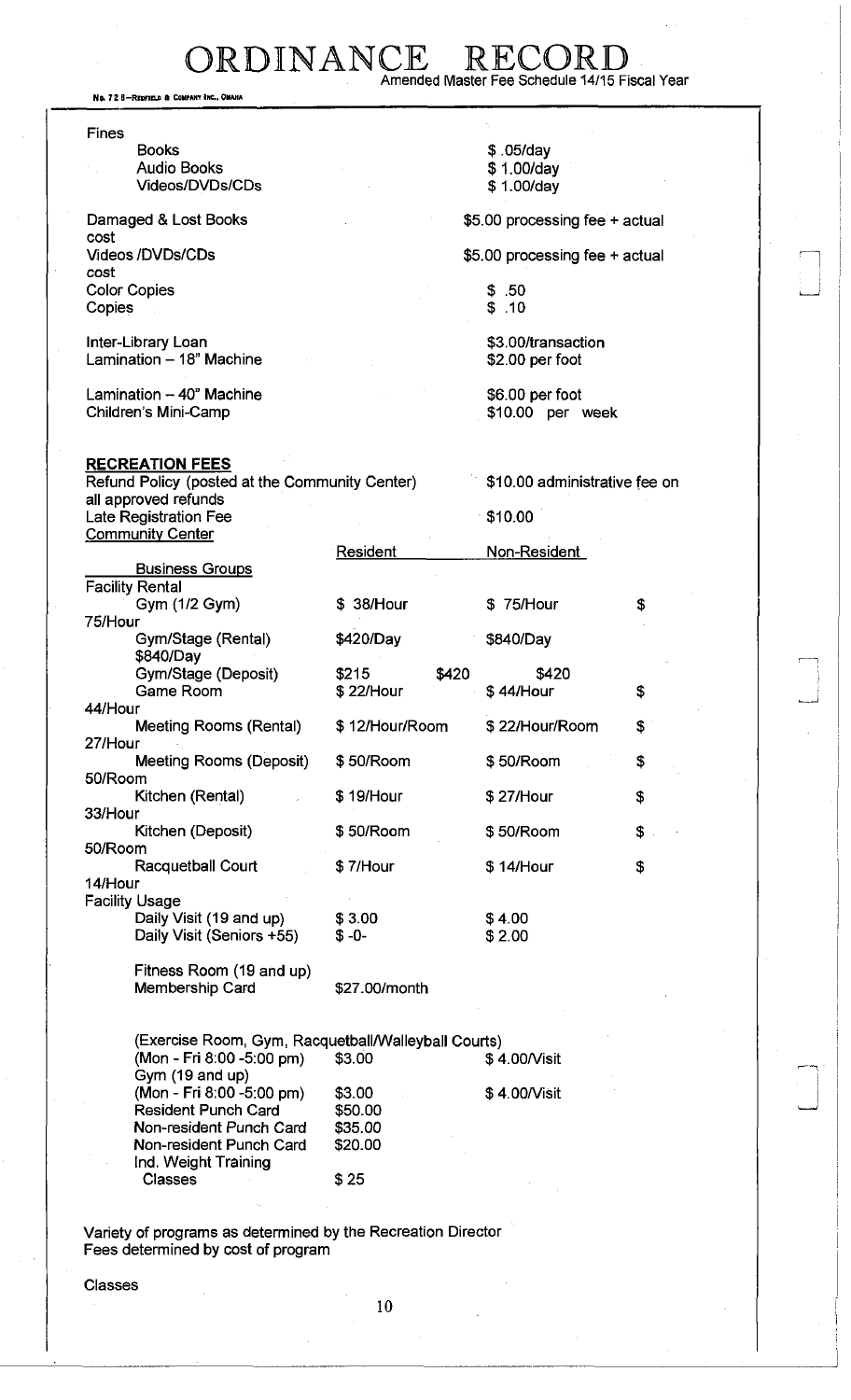.<br>المستأ

 $\sum_{i=1}^{N-1} \frac{1}{i!} \frac{1}{i!}$  .

i

Ne. 72 8-REDFIELD & COMFANT INC., OMAHA COMPANY AMANA AMERICAL AMERICAL AMERICAN AMERICAN AMERICAN PERSON PERSON PERSON PERSON PERSON PERSON PERSON PERSON PERSON PERSON PERSON PERSON PERSON PERSON PERSON PERSON PERSON PERS

|                                                         | City<br><b>Contractor</b><br>25%<br>75%                                   |
|---------------------------------------------------------|---------------------------------------------------------------------------|
| Contract Instructor Does Registration and Collects Fees |                                                                           |
|                                                         |                                                                           |
| <b>Other Facilities:</b>                                |                                                                           |
|                                                         | Non-Resident<br>Resident                                                  |
| <b>Tournament Fees</b><br>30/Team/Tournament            | \$30/Team/Tournament<br>\$                                                |
|                                                         | \$40/Field/Day<br>\$40/Field/Day                                          |
| Gate/Admission Fee                                      | 10% of Gross                                                              |
| <b>Model Airplane Flying</b>                            |                                                                           |
| <b>Field Pass</b>                                       | $$30*$<br>\$40*                                                           |
|                                                         | * includes \$10 club membership 1 - year license                          |
| <b>Field Rentals</b>                                    | \$40/2 hours<br>Resident and Non-                                         |
| <b>Resident</b>                                         |                                                                           |
| <b>Park Shelters</b>                                    | \$15/3 hours<br>\$25/3 hours                                              |
| Swimming Pool                                           | Resident<br>Non-Resident                                                  |
| <b>Youth Daily</b>                                      | \$<br>\$<br>\$<br>$\overline{2}$<br>4                                     |
| <b>Adult Daily</b>                                      | \$<br>$\mathbf{3}$<br>$\overline{4}$                                      |
| <b>Resident Tag</b>                                     | $\overline{2}$<br>\$                                                      |
| <b>Family Season Pass</b><br><b>Youth Season Pass</b>   | \$105<br>\$165<br>\$65<br>\$95                                            |
| <b>Adult Season Pass</b>                                | 75<br>\$<br>\$105                                                         |
|                                                         |                                                                           |
| 30-Day Pass                                             | \$85<br>\$55                                                              |
| Season Pass (Day Care)                                  | \$275<br>\$275                                                            |
| <b>Swim Lessons</b>                                     | \$30<br>\$55                                                              |
|                                                         | Swimming Pool memberships and specials prices shall be established by the |
| <b>Finance Director</b>                                 |                                                                           |
| <b>Youth Recreation Programs</b>                        | Non-Resident<br>Resident                                                  |
| Coed Softball/Baseball Ages 5-6                         | \$45/55<br>\$60/70                                                        |
| Coed Softball/Baseball Ages 7-8                         | \$60/70<br>\$45/55                                                        |
| Softball/Baseball Ages 9-10                             | \$60/70<br>\$80/90                                                        |
| Softball/Baseball Ages 11-12                            | \$70/80<br>\$100/110                                                      |
| Tackle Football                                         | \$110/120<br>\$140/150                                                    |
| Soccer Ages 8 and above<br><b>Fall Baseball clinic</b>  | \$65/75 \$65/75<br>\$17/27 \$22/32                                        |
| <b>Basketball Clinic</b>                                | \$17/27<br>\$22/32                                                        |
| Basketball Ages 9-10                                    | \$55/65<br>\$65/75                                                        |
| <b>Basketball Ages 11-12</b>                            | \$55/65<br>\$65/75                                                        |
| Soccer Academy                                          | \$33/43<br>\$53/63                                                        |
| <b>Flag Football</b>                                    | \$33/43<br>\$53/63                                                        |
| Volleyball                                              | \$33/43<br>\$53/63                                                        |
| Cheerleading                                            | \$27/37<br>\$47/57                                                        |
| 3 yr. old Soccer Clinic                                 | \$17/27 \$22/33                                                           |
| Uniform Deposit Fee                                     |                                                                           |
| <b>Basketball</b>                                       | \$40<br>\$40                                                              |
| <b>Tackle Football</b>                                  | \$180<br>\$180<br>\$75<br>\$75Adult Recreation                            |
| Cheerleading                                            |                                                                           |
| Programs<br>Spring Softball - Single                    | \$215<br>\$15                                                             |
| Spring Softball - Double                                | \$420<br>\$420                                                            |
| <b>Basketball</b>                                       | \$145<br>\$145                                                            |
|                                                         |                                                                           |
|                                                         |                                                                           |
| Volleyball                                              | \$110<br>\$110                                                            |
| Fall Softball - Single                                  | \$120<br>\$120                                                            |
| Fall Softball - Double                                  | \$235<br>\$235                                                            |
|                                                         |                                                                           |
| <b>Golf Green Fees</b>                                  |                                                                           |
| October 1 <sup>st</sup> - February 28th                 |                                                                           |
| 9-hole Weekdays (adults)                                | \$8.50                                                                    |
| 9-hole Weekends - Sa - Su (adults).                     | \$10.00                                                                   |
|                                                         |                                                                           |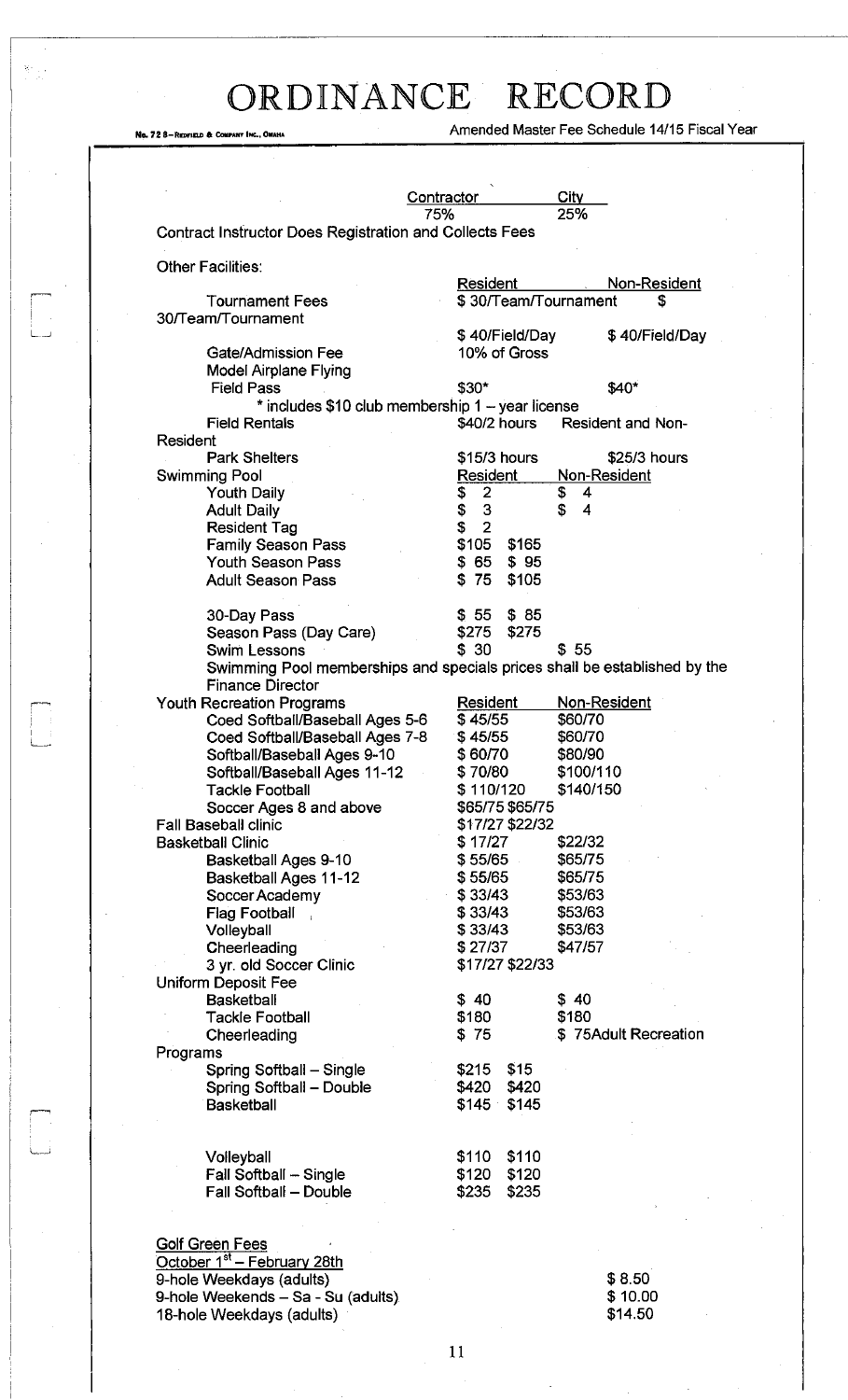ORDINANCE RECO Amended Master Fee Schedule 14/15 Fiscal Year

, 72 6—REDFIELD & COMPANY I

| NO. 72 B—REDFIELD & COMPANY INC., OMAHA                                                                                |                 |  |  |  |  |
|------------------------------------------------------------------------------------------------------------------------|-----------------|--|--|--|--|
| 18-hole Weekends - Sa - Su (adults)                                                                                    | \$16.00         |  |  |  |  |
| 9-hole Weekdays - M-F (jr/sr)                                                                                          |                 |  |  |  |  |
|                                                                                                                        | \$6.00          |  |  |  |  |
| 9-hole Weekends - Sa-Su (jr/sr)                                                                                        | \$8.00          |  |  |  |  |
| 18-hole Weekdays - M-F (jr/sr)                                                                                         | \$11.00         |  |  |  |  |
| 18-hole Weekends - Sa-Su (jr/sr)                                                                                       | \$13.00         |  |  |  |  |
| <b>Pull Carts</b>                                                                                                      | \$2.50          |  |  |  |  |
| <b>Rental Clubs -</b>                                                                                                  | \$7.00          |  |  |  |  |
| Electric Carts - 9-hole                                                                                                | \$6.00          |  |  |  |  |
| Electric Carts - 18-hole                                                                                               | \$9.00          |  |  |  |  |
|                                                                                                                        |                 |  |  |  |  |
| March 1st - September 30th                                                                                             |                 |  |  |  |  |
| 9-hole Weekdays (adults)                                                                                               | \$10.00         |  |  |  |  |
| 9-hole Weekends - Sa - Su (adults)                                                                                     | \$12.00         |  |  |  |  |
| 18-hole Weekdays (adults)                                                                                              | \$16.00         |  |  |  |  |
| 18-hole Weekends - Sa - Su (adults)                                                                                    | \$18.00         |  |  |  |  |
| 9-hole Weekdays - M-F (jr/sr)                                                                                          | \$8.00          |  |  |  |  |
| 9-hole Weekends - Sa-Su (jr/sr)                                                                                        | \$10.00 sr/jr.  |  |  |  |  |
| 18-hole Weekdays - M-F (jr/sr)                                                                                         | \$13.00         |  |  |  |  |
| 18-hole Weekends - Sa-Su (jr/sr)                                                                                       | \$/15.00 sr/jr. |  |  |  |  |
|                                                                                                                        |                 |  |  |  |  |
| <b>Pull Carts</b>                                                                                                      | \$2.50          |  |  |  |  |
| <b>Rental Clubs</b>                                                                                                    | \$7.00          |  |  |  |  |
| Electric Carts - 9-hole                                                                                                | \$6.50          |  |  |  |  |
| Electric Carts - 18-hole                                                                                               | \$10.50         |  |  |  |  |
|                                                                                                                        |                 |  |  |  |  |
| <u> Junior – Age 15 &amp; under; Senior – Age 55 &amp; over</u>                                                        |                 |  |  |  |  |
| Golf concessions, merchandise, specials, league and tournament prices shall<br>be established by the Finance Director. |                 |  |  |  |  |
|                                                                                                                        |                 |  |  |  |  |
| <b>Annual Passes</b>                                                                                                   |                 |  |  |  |  |
| (One Full Year from date of purchase)                                                                                  |                 |  |  |  |  |
| Adult (16over)                                                                                                         | \$400.00        |  |  |  |  |
| Senior (55 over)                                                                                                       | \$300.00        |  |  |  |  |
|                                                                                                                        | \$300.00        |  |  |  |  |
| Junior (15 under)                                                                                                      | \$750.00        |  |  |  |  |
| Family                                                                                                                 |                 |  |  |  |  |
| Discount Cards                                                                                                         |                 |  |  |  |  |
|                                                                                                                        |                 |  |  |  |  |
| (Adult Rates)                                                                                                          |                 |  |  |  |  |
| 12 rounds                                                                                                              | \$100.00        |  |  |  |  |
|                                                                                                                        |                 |  |  |  |  |
| (Jr./Sr. Rates)                                                                                                        |                 |  |  |  |  |
| 12 rounds                                                                                                              | \$80.00         |  |  |  |  |
|                                                                                                                        |                 |  |  |  |  |

Special Services Van Fees Zone 1 Trip within city limits (LaVista & Ralston) way

Includes trips to grocery stores and senior center

Zone 2 Trip outside city limits

Zone 3 Trip outside city limits way

Bus pass (each punch is worth \$1.00) \$30.00

\$1.00 one

\$3.00 one way

\$10.00 one

Section 2. Sewer Fee Schedule.

§3-103 Municipal Sewer Department; Rates.

A. Levy of Sewer Service Charges. The following sewer service charges shall be levied against the user of premises, property or structures of every kind, nature and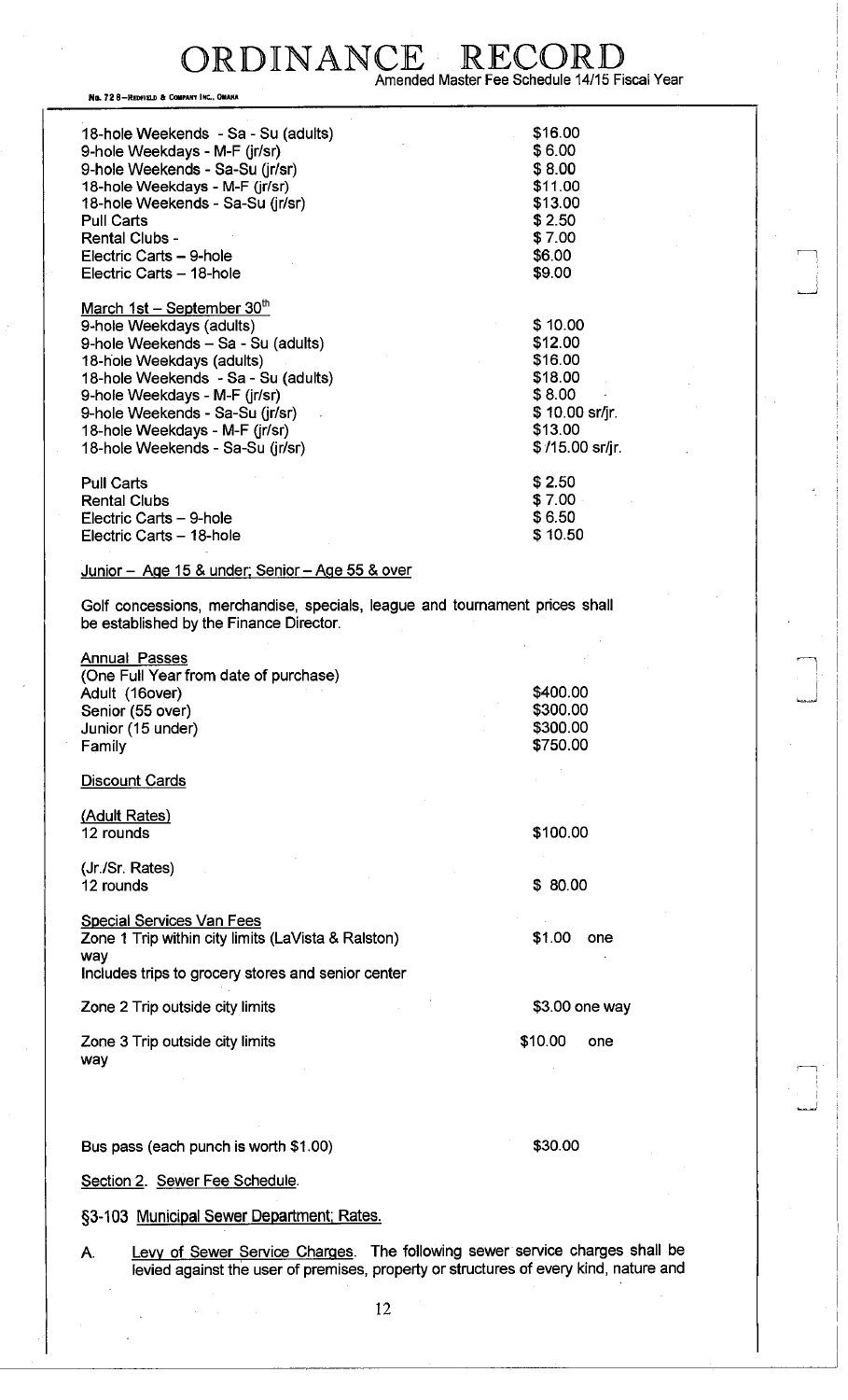No. 728-REDFIELD & COMPANY INC., OM

Amended Master Fee Schedule 14/15 Fiscal Year

description, which has water service from any supply source and are located within the wastewater service area of the City of La Vista.

B. Computation of Sewer Service Charges. For the months of December, January, February and March, the monthly charge for residential sewer services will be computed on the actual water used for these months. The monthly charge for residential sewer service in the months of April, May, June, July, August, September, October and November will be computed on the average water usage of the four (4) preceding winter months of December, January, February and March or for such portion of said consumption, whichever is the lesser. At the option of the City of La Vista, water used from private wells shall be either metered or estimated for billing purposes.

C. Amount of Sewer Service Charges. The total sewer service charge for each sewer service user will be the sum of three (3) charges: (1) customer charge, (2) flow charge, and (3) abnormal charge.

1. The customer charge is as follows

a. For sewer service users classified as Residential, the same being sewer service to a single family dwelling, or a duplex, apartment, or other multi-family dwelling (e.g. apartments) wherein each dwelling unit has a separate water meter that is read and charged for water and sewer use by the Metropolitan Utilities District - \$8.34 per month.

- b. For sewer service users classified as Residential-Multi-Family, the same being sewer service to Multi-Family dwellings (e.g. apartments) wherein there is only a separate water meter to each building or complex that is read and charged for water and sewer use by the Metropolitan Utilities District - \$8.34 per month plus an amount equal to \$5.82 times the total number of dwelling units, less one, in the Multi-Family dwellings that comprise an apartment complex. The customer charge for Residential-Multi Family sewer service users will be billed by the City of La Vista in addition to the flow charge billing from the Metropolitan Utilities District. A late charge of 14% will be applied for for Multi-Family sewer use billings.
- c. For sewer service users classified as General Commercial: Customers who normally use less than 100,000 cubic feet of water per month and who are not Residential users or Residential-Multi-Family users - \$8.94 per month. For sewer service users in this category that require manual billing, add \$10.00 for a total of \$18.94. The manual billing of the customer charge will come from the City of La Vista instead of the Metropolitan Utilities District.
- 2. The flow charge for all sewer service users shall be \$2.43 per hundred cubic feet (ccf).
- 3. If users have abnormal strength sewage as determined by the terms of the Wastewater Service Agreement between the City of La Vista and the City of Omaha, then additional charges will be billed to the user at the applicable rates as determined by said Agreement

4. If users other than those classified herein are connected to the wastewater collection system, the Customer Charges, the Flow Charges and Other Charges will be determined by the City Council in accordance with rules and regulations of the EPA and the Agreement between the City of La Vista and the City of Omaha.

Section 3. Sewer/Drainage Connection Fee Schedule. A fee shall be paid to the City Treasurer as set forth in this section for each structure or tract to be connected to the sewer system of the City. No connection permit or building permit shall be issued until the following connection fees have been paid.

**Residential**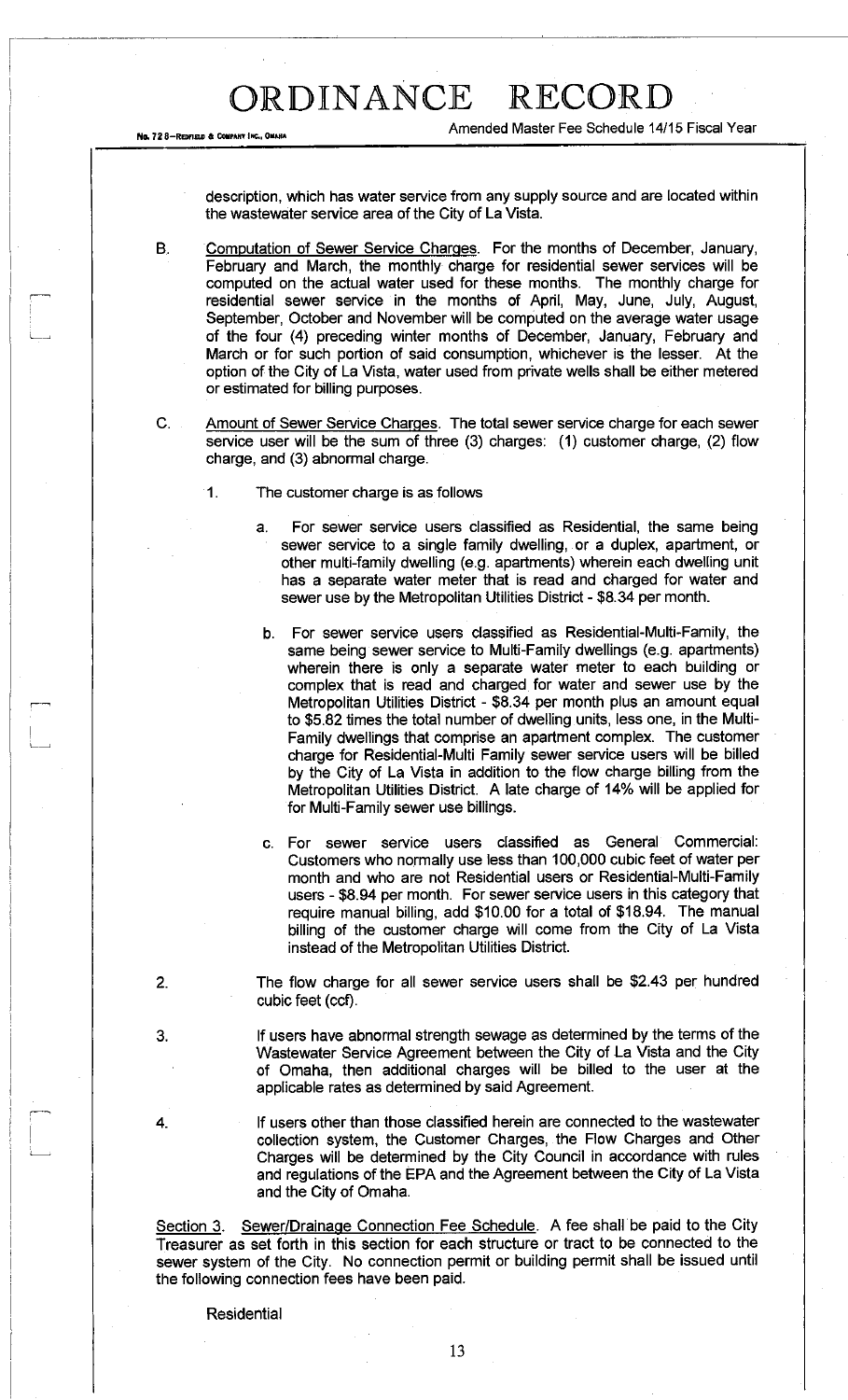No. 72 B-REDFIELD & COMPANY INC., OMAH

Single Family Dwelling **Duplex** 

Multiple Family \$ 858/unit

### Commercial/Industrial  $$5,973/ \text{acre of land}$

as

Amended Master Fee Schedule 14/15 Fiscal Year

\$1,100 \$1,100/unit

platted

The fee for commercial (including industrial) shall be computed on the basis of \$5,973 per acre within each platted lot or tract, irrespective of the number of structures to be constructed thereon.

RDINANCE RECO

The applicable fee shall be paid in respect to each lot or building site as a condition of City's issuance of any building or sewer connection permit.

- A. Changes in Use. If the use of a lot changes subsequent to payment of the fee, which different use would require payment of a fee greater than that payable in respect to the use for which the fee was originally paid, the difference in fee shall be paid to the City at time of such change in use.
- B. Existing Structures. Structures for which sewer connection and building permits have been issued, and all permit fees in respect thereto paid, prior to the effective date hereof shall be exempt from the fees herein imposed.
- C. Preconnection Payments. Where preconnection payment charges for a subdivision or portion thereof have been paid to City at time of subdivision of a tract pursuant to agreement between the City and the developer and the sanitary and improvement district, if any, financing improvements of the subdivision, the preconnection payment so made shall be credited by City to the sewer/drainage fees payable at time of connection of the individual properties to the sewer/drainage systems of the City.
- D. Sewer Tap and Inspection and Sewer Service Fees. The fees imposed by Section 3 hereof are in addition to and not in lieu of (1) sewer tap and inspection fees payable pursuant to Section 3-122 of the La Vista Municipal Code and listed herein and (2) sewer service charges imposed by Section 2 hereof.

Section 4. Sewer Inspection Charges Established for Installation. Inspection charges for nonresidential property sewer installation shall be:

| Sewer Tap Fee (Inspection Fee)       |       |
|--------------------------------------|-------|
| Service Line w/inside diameter of 4" | \$400 |
| Service Line w/inside diameter of 6" | \$600 |
| Service Line w/inside diameter of 8" | \$700 |
|                                      |       |

Service Line w/inside diameter over 8" Special permission/set by Council

Section 5. Miscellaneous Sewer Related Fees: Miscellaneous sewer related fees shall be:

Private Sewage Disposal System Const. Permit  $$ 1,500$ Appeal Fee Re: Issuance or Denial of Sewer Permits  $$$  1,500

Section 6. Repeal of Ordinance No.1158. Ordinance No. 1158 as originally approved on November 15, 2011, and all ordinances in conflict herewith are hereby repealed.

Section 7. Severability Clause. If any section, subsection, sentence, clause or phrase of this ordinance is, for any reason, held to be unconstitutional or invalid, such

unconstitutionality or invalidity shall not affect the validity of the remaining portions of this ordinance. The Mayor and City Council of the City of La Vista hereby declare that it would have passed this ordinance and each section, subsection, clause or phrase thereof, irrespective of the fact that any one or more sections, subsections, sentences, clauses or phrases be declared unconstitutional or invalid.

14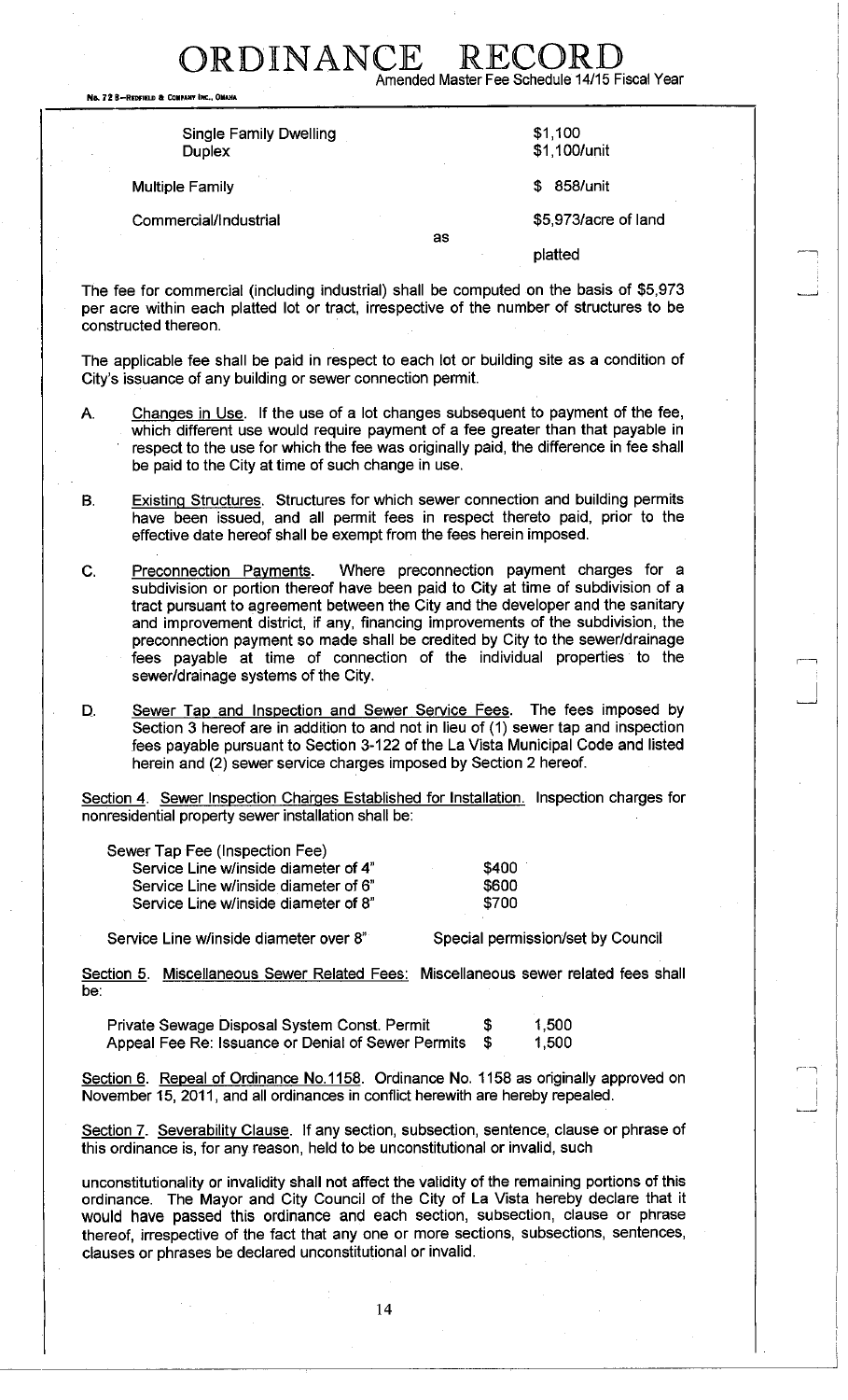No. 72 8-REDFIELD & COMPANY

Amended Master Fee Schedule 14/15 Fiscal Year

Section 8. Effective Date. This Ordinance shall take effect from and after its passage, approval and publication in pamphlet form as provided by law; provided, however, that:

(1) Pawnbroker occupation taxes of Section 1 shall be effective April 1, 2003. Pawnbroker occupations taxes shall be payable on a monthly basis no later than the last day of the calendar month immediately following the month in which the subject pawnbroker transactions occur. For example, the occupation tax on pawnbroker For example, the occupation tax on pawnbroker transactions for the month of April 2003 shall be due and payable on or before May 31, 2003.

(2) Pawnbroker permit fees shall be effective January 1, 2004. Annual pawnbroker permit fees shall be due and payable annually on or before January 1. Initial pawnbroker permit fees shall be due and payable on or before the date that the pawnbroker license is issued. Issuance of renewal of pawnbroker permits shall be subject to payment of applicable permit fees.

(3) Rental Inspection Program License fees shall be effective January 1, 2011

(4) The remaining provisions of this Ordinance other than those specified in Sections 8(1), 8(2) and 8(3) shall take effect upon publication.

PASSED AND APPROVED THIS 25TH DAY OF NOVEMBER, 2014.

CITY OF LA VISTA Douglas Kindig, Mayor

ATTEST:

ethe amelo Pamela A. Buethe, CM

City Clerk